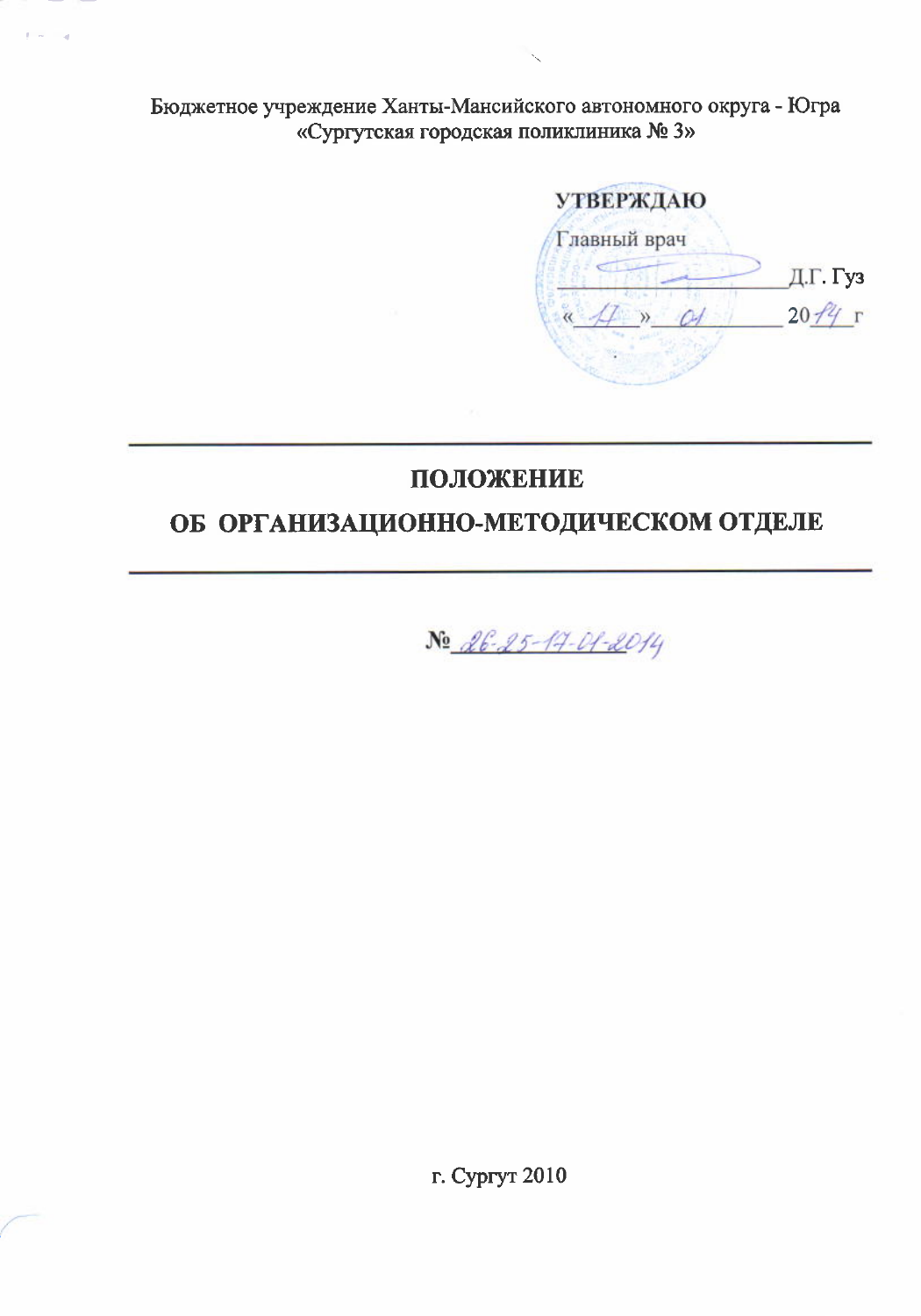1.1. Настоящее положение определяет назначение, цели, задачи, функции, права, ответственность и основы деятельности организационно-методического отдела (далее - отдел).

1.2. Отдел осуществляет информационно-методическое, аналитическое и организационное обеспечение деятельности учреждения.

деятельности отдел руководствуется действующим  $1.3.$  $\mathbf{B}$ своей законодательством Российской Федерации, Ханты-Мансийского автономного округа, правовыми актами органов исполнительной власти, организационнораспорядительными документами самого учреждения  $\overline{M}$ настояшим Положением.

1.4. Деятельность отдела осуществляется на основе текущего  $\overline{\mathbf{M}}$ перспективного планирования, сочетания единоначалия в решении вопросов служебной деятельности и коллегиальности при их обсуждении, персональной ответственности работников за надлежащее исполнение возложенных на них должностных обязанностей и отдельных поручений заведующего отделом.

1.5. Заведующий и другие работники отдела назначаются на должности и освобождаются от занимаемых должностей приказом главного врача учреждения в соответствии с действующим законодательством Российской Федерации.

1.6. Квалификационные требования, функциональные обязанности, права, заведующего отделом ответственность других работников  $\mathbf{H}$ отдела инструкциями, регламентируются должностными утверждаемыми руководителем учреждения.

1.7. Руководство осуществляется отделом заведующим, который подчиняется непосредственно главному врачу.

1.8. Заведующий отделом:

- руководит всей деятельностью отдела, несет персональную ответственность за своевременное и качественное выполнение возложенных на отдел задач и функций;

- осуществляет в пределах своей компетенции функции управления (планирования, организации, мотивации, контроля), принимает решения, обязательные для всех работников отдела;

- распределяет функциональные обязанности и отдельные поручения между сотрудниками отдела, устанавливает степень их ответственности, при необходимости вносит предложения руководителю учреждения об изменении должностных инструкций подчиненных ему работников;

- вносит руководству учреждения предложения по совершенствованию работы отдела, оптимизации его структуры и штатной численности;

- участвует в перспективном и текущем планировании деятельности отдела, а также подготовке приказов, распоряжений и иных документов, касающихся возложенных на отдел задач и функций;

 $\overline{2}$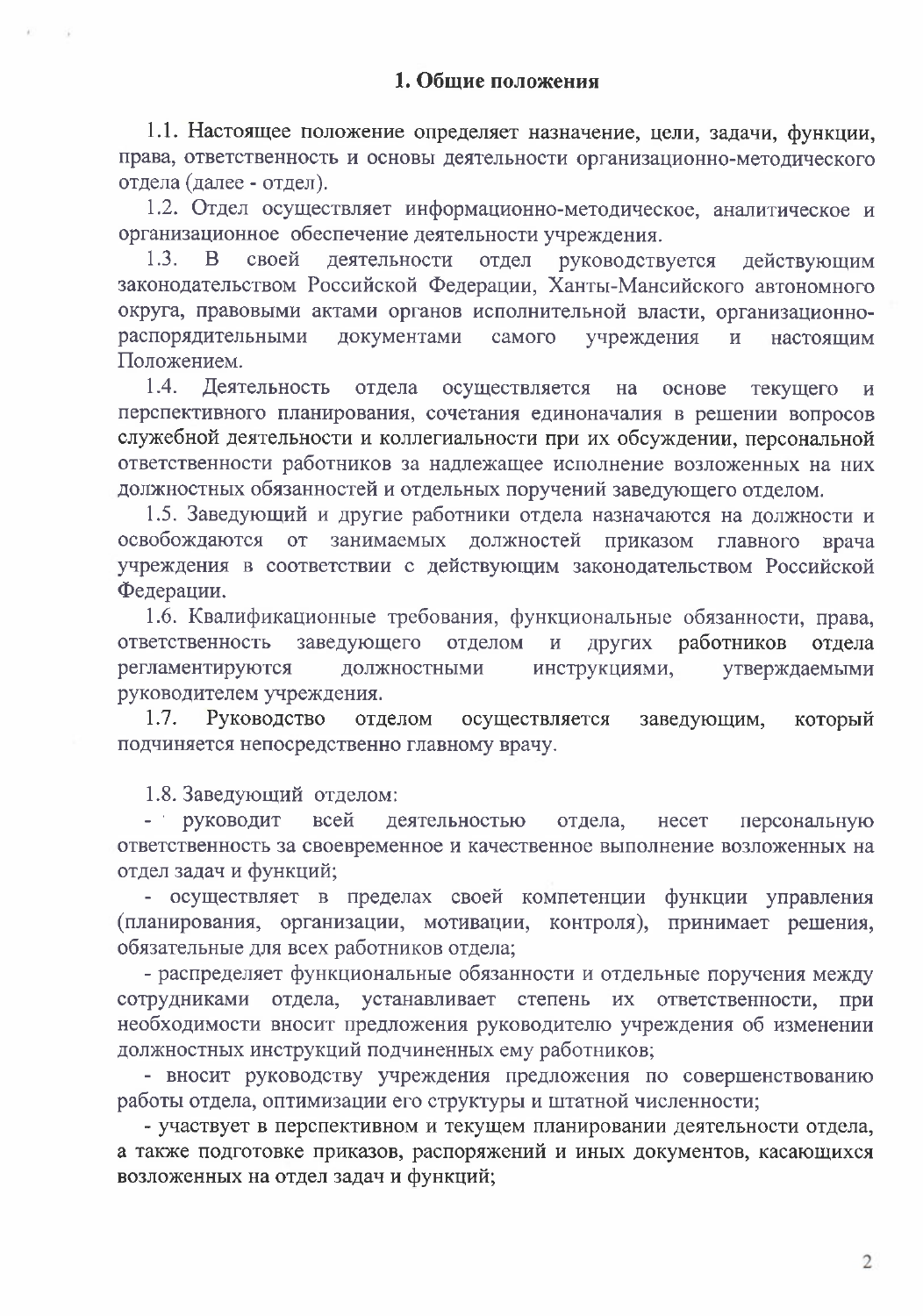- принимает необходимые меры для улучшения материально-технического и информационного обеспечения, условий труда, повышения профессиональной полготовки работников отдела;

- участвует в подборе и расстановке кадров отдела, вносит руководству учреждения предложения о поощрении и наложении дисциплинарных взысканий на работников отдела, направлении их на переподготовку и повышение квалификации;

- осуществляет контроль над исполнением подчиненными ему работниками своих должностных обязанностей, соблюдением трудовой дисциплины и деятельностью отдела в целом.

1.9. В период отсутствия заведующего отделом его обязанности исполняет назначенный приказом руководителя организации другой работник.

1.10. Заведующим отделом или лицо, исполняющее его обязанности, имеют право подписи документов, направляемых от имени отдела по вопросам, входящим в его компетенцию.

1.11. Отдел осуществляет свою деятельность во взаимодействии с другими службами и структурными подразделениями учреждения, а также в пределах своей компетенции со сторонними организациями.

1.12. За ненадлежащее исполнение должностных обязанностей и нарушение трудовой дисциплины работники отдела несут ответственность в порядке, предусмотренном действующим законодательством.

1.13. Настоящее положение, структура и штатное расписание отдела утверждаются руководителем учреждения.

## 2. Организационная структура

подразделением структурным самостоятельным 2.1. Отдел является учреждения, со структурой и штатной численностью утвержденной главным деятельности учреждения по врачом, исходя из условий и особенностей предложению заведующего отделом.

2.2. Структура и штатная численность отдела:

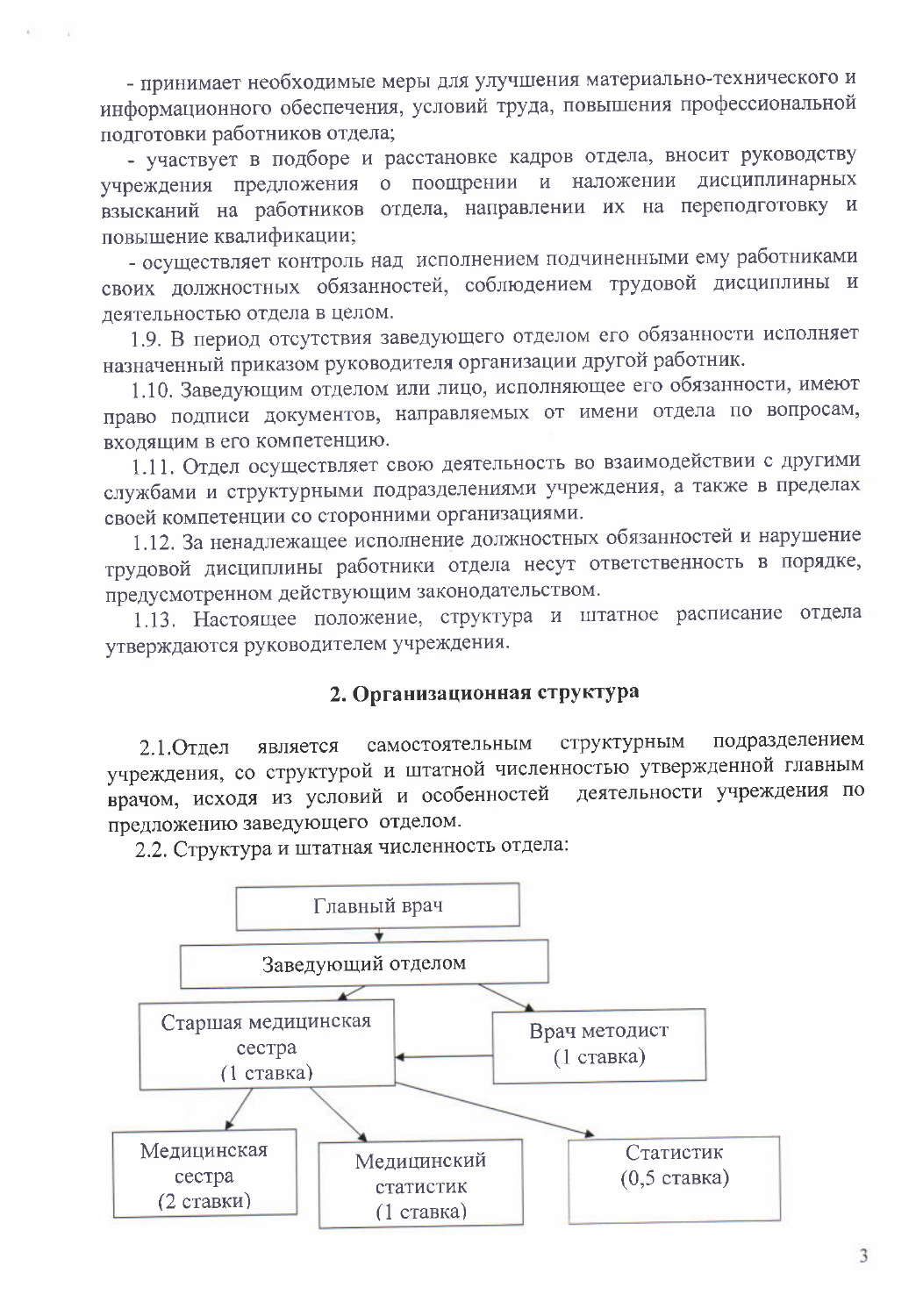3.1. Обеспечение системы медицинского отчета и отчетности в учреждении.

3.2. Анализ медико-статистической информации о состоянии здоровья населения и деятельности учреждения.

3.3. Разработка целевых программ, методических рекомендаций и других документов по совершенствованию деятельности учреждения.

3.4. Участие в пределах своей компетенции в подготовке и исполнении управленческих решений руководства учреждения.

3.5. Решение иных задач в соответствии с целями учреждения.

### 4. Основные функции отдела

4.1. Обработка и анализ статистических данных деятельности учреждения.

4.2. Изучение и анализ нормативных документов, организационнометодических указаний и рекомендаций, и подготовка на их основе обзоров, организационно-методических аналитических отчетов  $\overline{M}$ И совершенствованию управленческих рекомендаций  $\Pi$ O лечебнодиагностической деятельности учреждения.

4.3. Подготовка отчетной документации по ресурсам, кадрам, в структуре и объемах оказанных медицинских услуг за каждый месяц, квартал, год, а также других документов по запросу руководства.

4.4. Разработка перспективных и текущих планов, целевых программ по направлениям деятельности учреждения.

4.5. Организация и проведение аппаратных совещаний, медицинских советов учреждения.

документооборота,  $4.6.$ Организация сбора, обработки  $\overline{M}$ анализа статистических данных.

4.7. Контроль над исполнением плановых мероприятий учреждения.

4.8. Информационное обеспечение по вопросам статистики и медицинского обслуживания населения..

4.9. Взаимодействие со страховыми организациями, органами управления здравоохранения различных уровней, ЛПУ округа и иными организациями, заинтересованными в оказании медицинской помощи.

4.10. Подготовка материалов для принятия управленческих решений, проектов приказов, распоряжений, инструктивно-методических документов, информационных писем.

#### 5. Права

5.1. Отдел имеет право:

- получать поступающие в учреждение документы и иные информационные профилю материалы своему деятельности ДЛЯ ознакомления,  $\Pi\mathbf{O}$ систематизированного учета и использования в работе;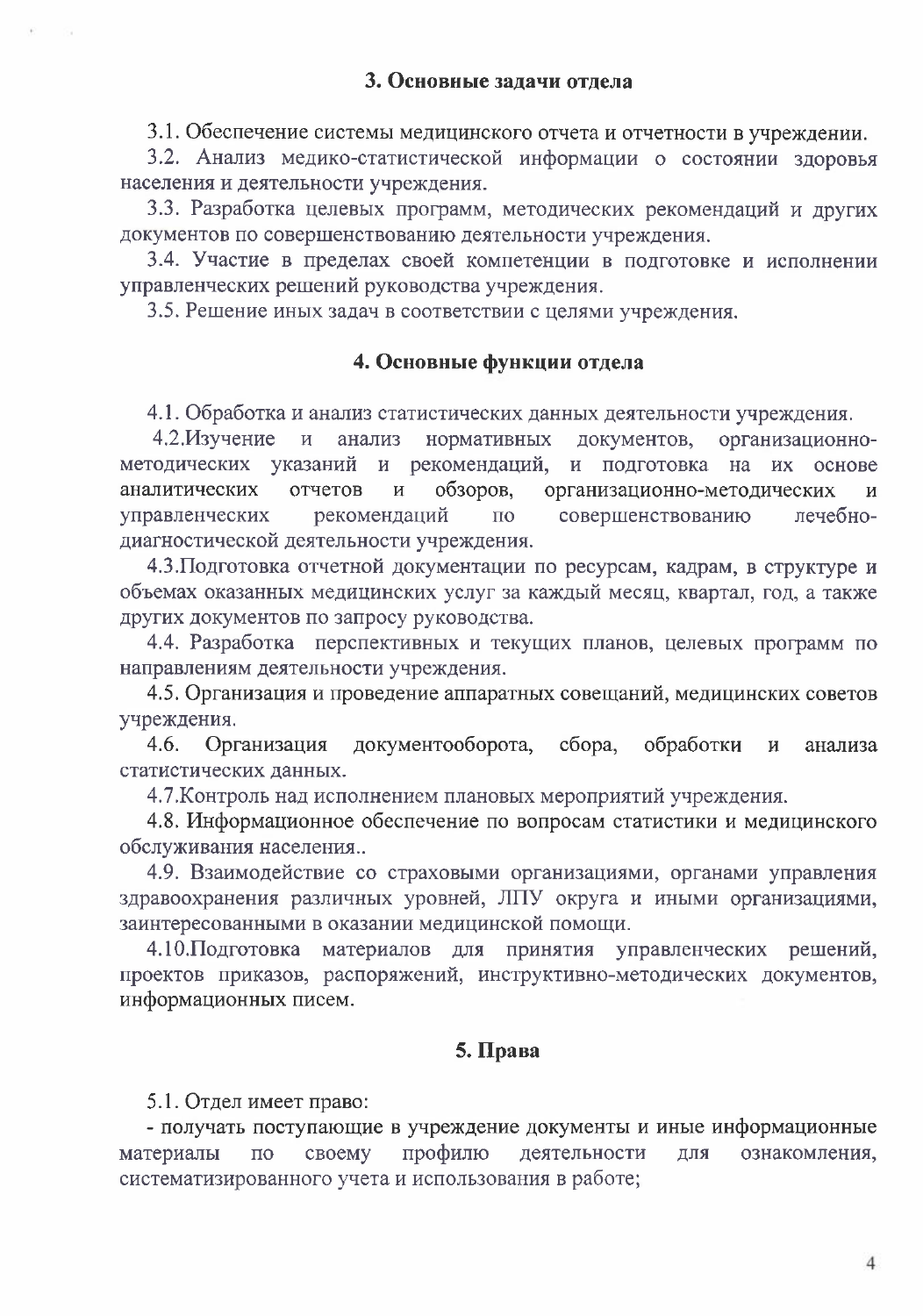- запрашивать и получать от руководителей структурных подразделений информацию, необходимую для выполнения возложенных на него задач и функций;

- осуществлять в пределах своей компетенции проверку и координацию деятельности структурных подразделений учреждения, о результатах проверок докладывать руководству учреждения;

- вносить предложения по совершенствованию форм и методов работы отдела и учреждения в целом;

- давать разъяснения, рекомендации и указания по вопросам, входящим в компетенцию отдела;

- участвовать в подборе и расстановке кадров по своему профилю деятельности;

вносить предложения руководству учреждения  $\Pi$ <sup>o</sup> повышению квалификации, поощрению и наложению взысканий на работников отдела и других структурных подразделений учреждения  $\Pi$ O своему профилю деятельности;

- участвовать в совещаниях при рассмотрении вопросов, связанных с организационно-методической деятельностью учреждения.

#### 6. Ответственность

6.1. Заведующий отделом несет персональную ответственность за:

- выполнение возложенных на отдел функций и задач;

- организацию работы отдела, своевременное и квалифицированное выполнение приказов, распоряжений, поручений вышестоящего руководства, действующих нормативно-правовых актов по своему профилю деятельности;

- рациональное и эффективное использование материальных и кадровых ресурсов;

- состояние трудовой и исполнительской дисциплины в отделе, выполнение его работниками своих функциональных обязанностей;

- соблюдение работниками отдела правил внутреннего распорядка, санитарно-противоэпидемического режима, противопожарной безопасности и техники безопасности;

- ведение документации, предусмотренной действующими нормативноправовыми документами;

- предоставление в установленном порядке достоверной статистической и иной информации о деятельности учреждения;

- готовность отдела к работе в условиях чрезвычайных ситуаций.

 $6.2.$ Работники организационно-методического отдела несут ответственность в порядке и объеме, установленных соответствующими должностными инструкциями.

## 7. Взаимоотношения (служебные связи) отдела

Для выполнения функций и реализации прав организационно-методический отдел взаимодействует: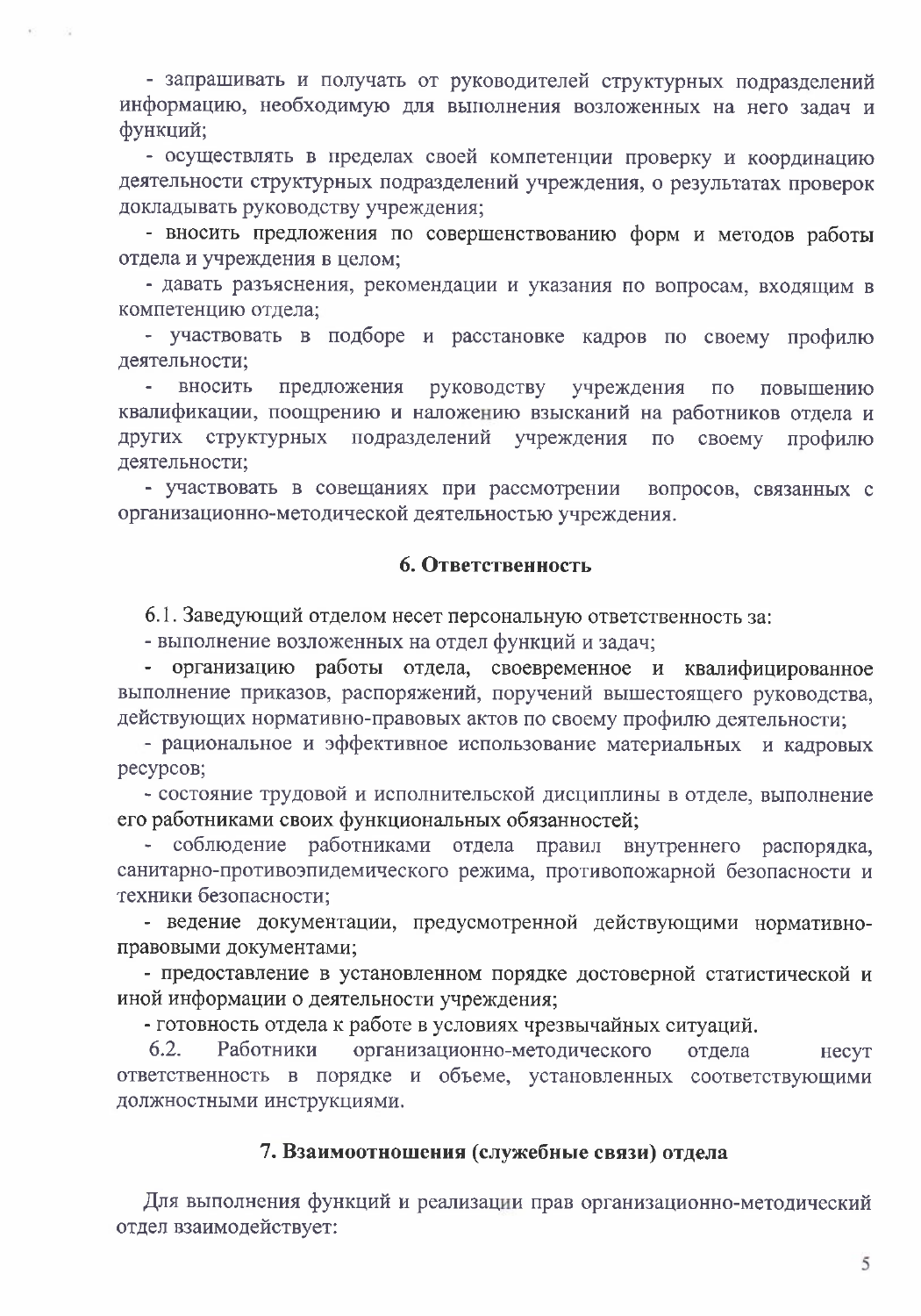7.1. Со структурными подразделениями учреждения по вопросам:

7.1.1. Получения:

- планов работы структурных подразделений учреждения;

- анализов работы структурных подразделений;

- аналитических справок на аппаратные совещания и медицинские советы, в соответствии с планом организационных мероприятий;

7.1.2. Предоставления:

- статистических данных о деятельности работника, структурного подразделения и учреждения в целом;

- методической информации по вопросам учета и отчетности деятельности учреждения;

годового  $\overline{M}$ ежемесячного плана организационных мероприятий учреждения;

- прочей информации по запросу структурных подразделений.

### РАЗРАБОТАНО:

Заведующий отделом врачметодист

подпись, дата)

О.А. Перунова

#### СОГЛАСОВАНО:

Начальник отдела кадров

подпись, дата)

Л.Д. Полозова

Заместитель главного врача по медчасти

Заместитель главного врача по экономическим вопросам

подпись, дата)

А.З. Новикова

М.М. Мирхайдарова

Заместитель главного врача по **JBH** 

С.А. Фёдорова одпись, дата)

Заместитель главного врача по хозяйственным вопросам

Главный бухгалтер

В.М. Терехов

(подпись, дата)

О.Л. Крымская

(подпись, дата)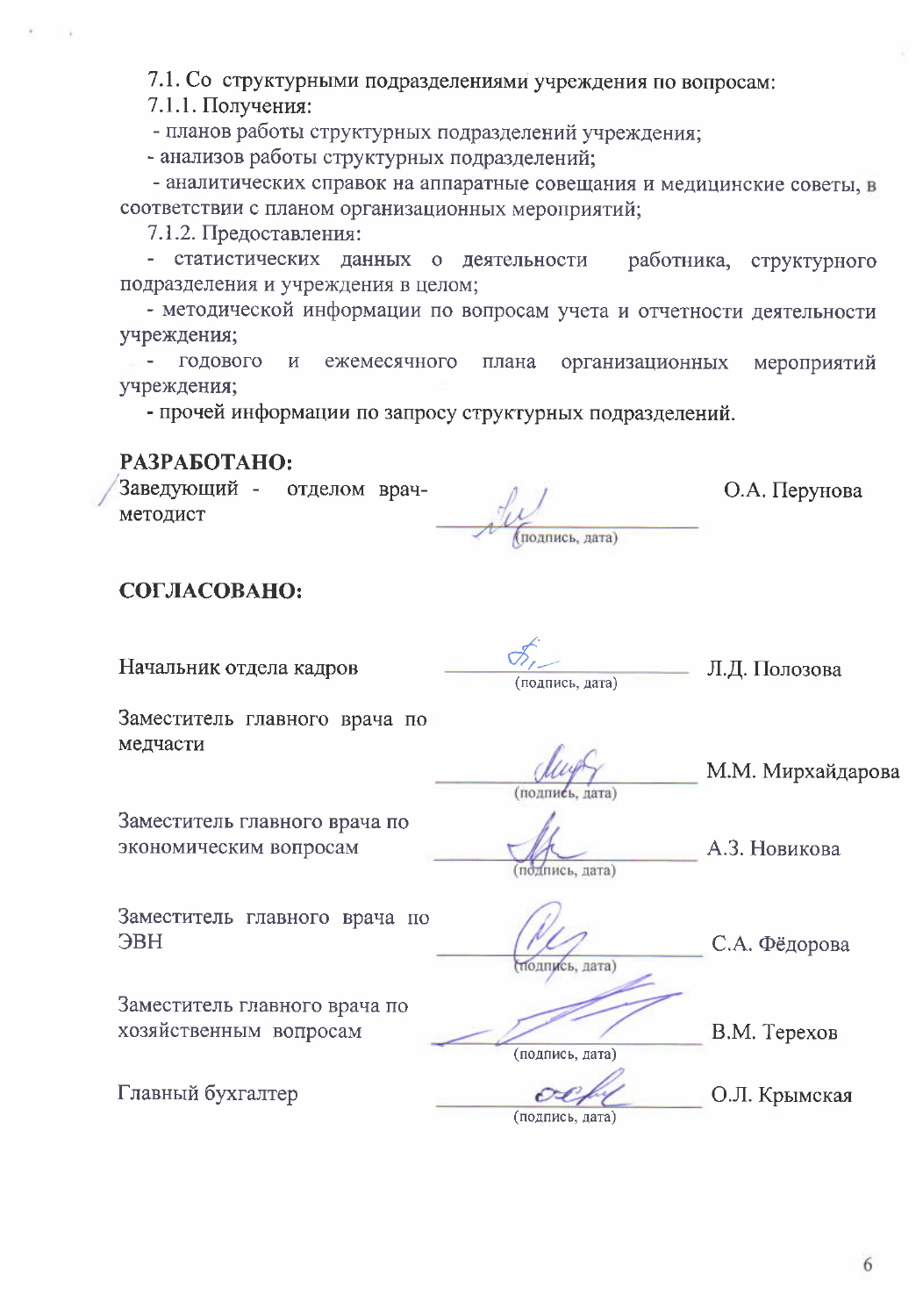Заместитель главного врача по медицинской части для работы по ГО и МР

Ю.Б. Евнукова

Главная медсестра

(подинсь, дата)

С.М. Опарина

Л.Л. Жукова

(подпись, дата)

подпись, дата)

(подпись, дата)

В.Н. Мошковский

Начальник информационновычислительного отдела

Заведующий канцелярией

Заведующий взрослой поликлиникой

(подпись, дата)

И.В. Мироненко

Е.В. Короткова

Заведующий детской поликлиникой

Заведующий женской консультацией

Начальник договорноправового отдела

(подпись, дата)

(подпись, дата)

И.Н. Дитюк

Л.А. Коршнявая

(подпись, дата)

Утверждено и введено в действие приказом №28-09-2/14 от « 44 » 01

 $20/\gamma - \Gamma$ 

Срок введения в действие установлен с « 01  $20/4$   $\Gamma$ 

С положением ознакомлен (а): mucoprossible unoba  $\Phi$ <sub>M</sub>.O.  $\phi$ <sub>H.O</sub>

Подпись Подпись

4. Ol 2014<br>Ilama

 $\frac{14.01}{\pi}$  D.1. 2014

17.0 | 26  $\overline{I}$ ama

Подинсь

Дата